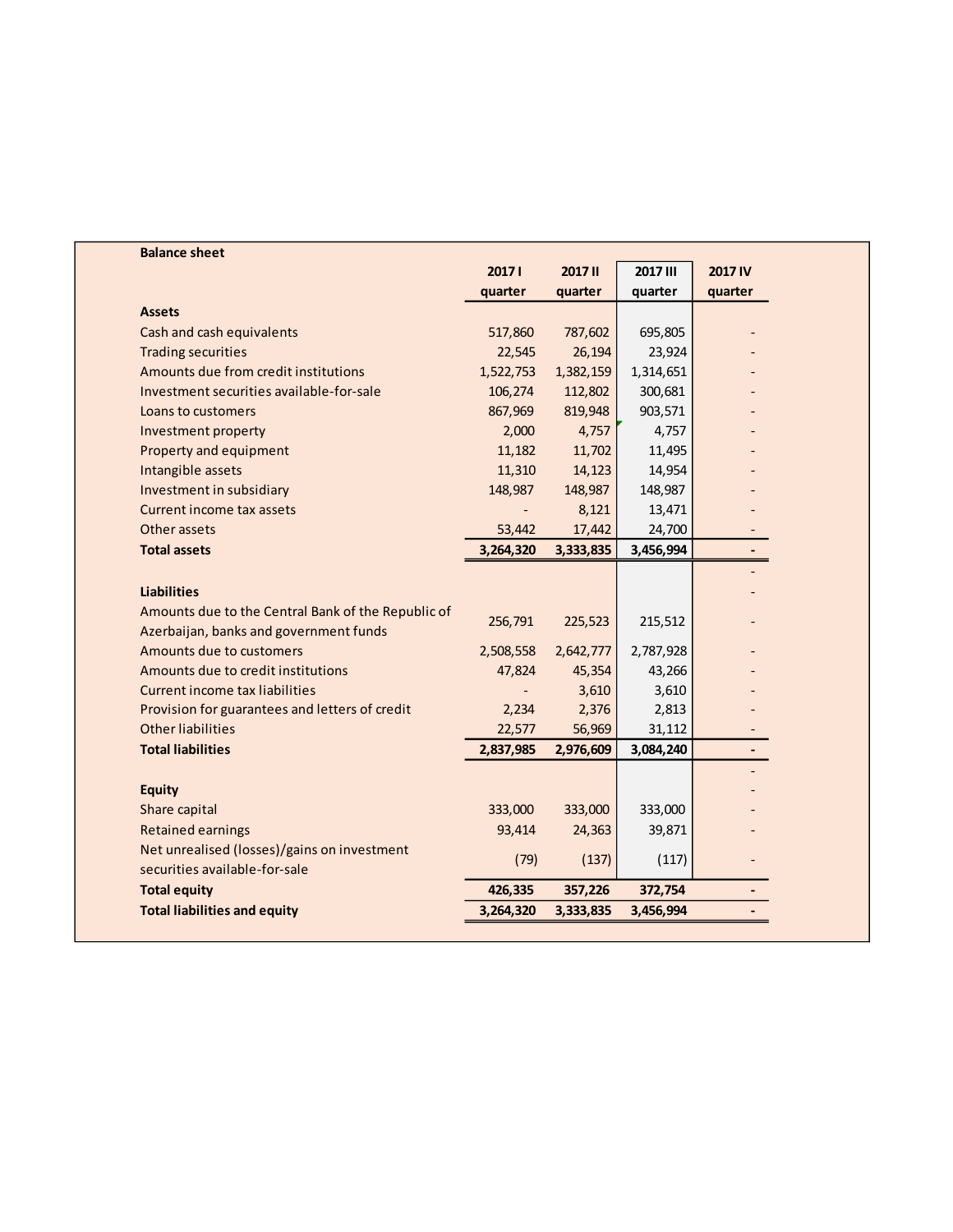| <b>Profit and loss statement</b>            |           |                |           |                          |           |
|---------------------------------------------|-----------|----------------|-----------|--------------------------|-----------|
|                                             | 20171     | <b>2017 II</b> | 2017 III  | <b>2017 IV</b>           |           |
|                                             | quarter   | quarter        | quarter   | quarter                  | Year      |
| Interest income                             | 42,743    | 44,540         | 35,115    |                          | 122,398   |
| Interest expense                            | (12, 579) | (13, 471)      | (10, 386) |                          | (36, 436) |
|                                             |           |                |           |                          |           |
| Net interest income                         | 30,165    | 31,068         | 24,729    | $\overline{\phantom{0}}$ | 85,962    |
| Provisions                                  | (13, 327) | (23, 865)      | (2,812)   | $\blacksquare$           | (40,004)  |
| Net interest income after provision for     |           |                |           |                          |           |
| impairment of interest bearing assets       | 16,837    | 7,204          | 21,917    | $\overline{\phantom{a}}$ | 45,958    |
|                                             |           |                |           |                          |           |
| Net fee and commission income               | 3,839     | 3,940          | 4,376     |                          | 12,154    |
| Net gains from securities                   | 1         |                |           |                          |           |
| Net gains/(losses) from foreign currencies: | 14,886    | 8,594          | 4,498     |                          | 27,978    |
| Other income                                | 6         | (1,691)        | 84        |                          | (1,601)   |
| <b>Non-interest income</b>                  | 18,732    | 10,843         | 8,957     | $\overline{\phantom{a}}$ | 38,532    |
|                                             |           |                |           |                          |           |
| <b>Personnel expenses</b>                   | (5,068)   | (17, 335)      | (7,901)   |                          | (30, 304) |
| General and administrative expenses         | (5, 353)  | (5, 815)       | (5, 918)  |                          | (17,086)  |
| Depreciation and amortisation               | (1, 151)  | (1,700)        | (1, 547)  |                          | (4, 399)  |
| <b>Non-interest expenses</b>                | (11, 572) | (24, 851)      | (15, 366) | $\overline{\phantom{a}}$ | (51,789)  |
|                                             |           |                |           |                          |           |
| (Loss)/profit before income tax expense     | 23,998    | (6, 804)       | 15,508    | $\overline{\phantom{a}}$ | 32,701    |
| Income tax expense                          | (52)      | (3,610)        |           |                          | (3,662)   |
| Net (loss)/profit for the year              | 23,946    | (10, 415)      | 15,508    |                          | 29,039    |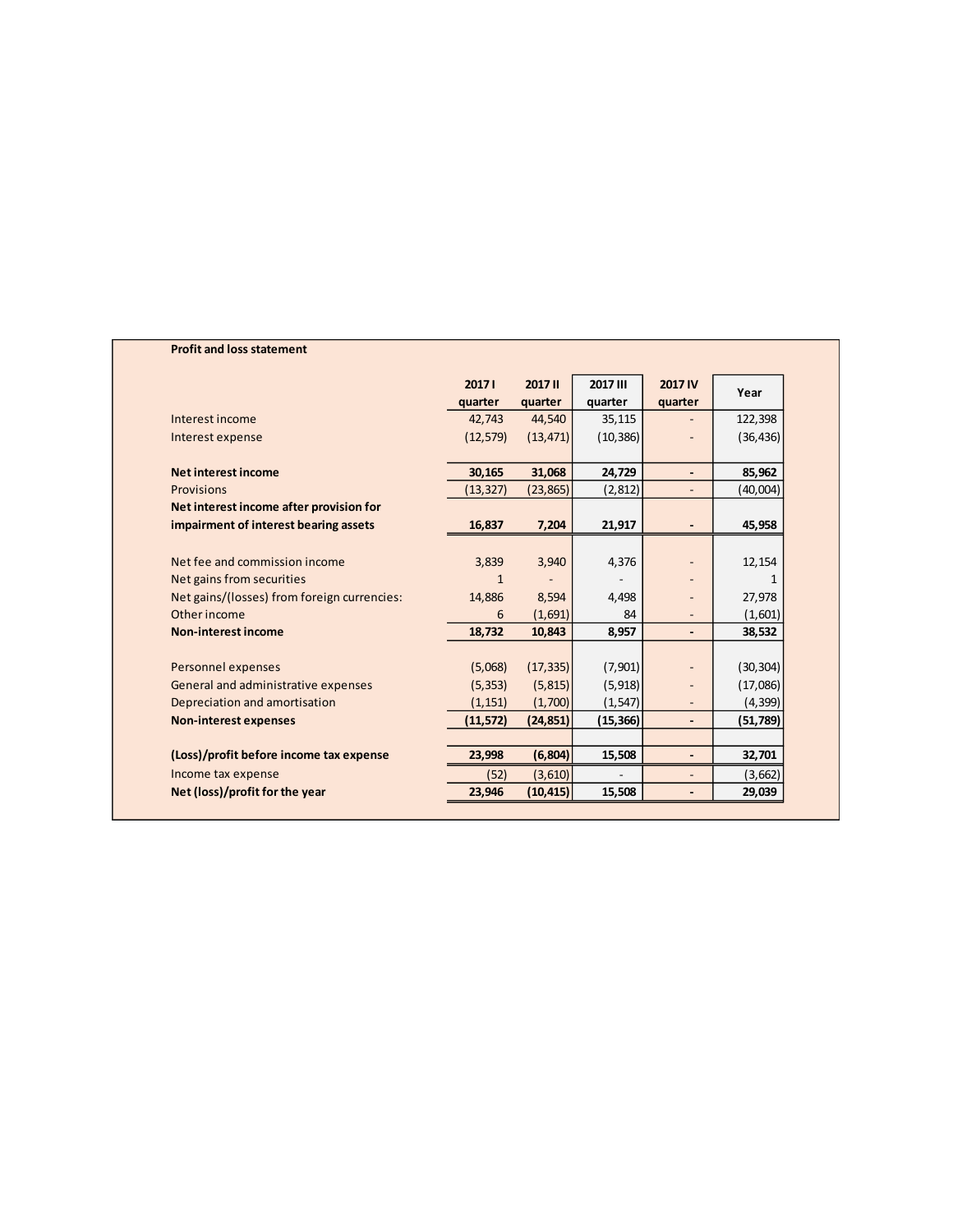|                            | <b>Share</b><br><b>Retained</b> |           | <b>Other</b> | <b>Total</b> |  |
|----------------------------|---------------------------------|-----------|--------------|--------------|--|
|                            | capital                         | earnings  | reserves     | equity       |  |
| 2016 IV quarter            | 333,000                         | 69,469    | (73)         | 402,396      |  |
|                            |                                 |           |              |              |  |
| Net profit for the quarter |                                 | 23,945    |              | 23,945       |  |
| Other reserves movement    |                                 |           | (6)          | (6)          |  |
|                            |                                 |           |              |              |  |
| 2017 I quarter             | 333,000                         | 93,414    | (79)         | 426,335      |  |
|                            |                                 |           |              |              |  |
| Net profit for the quarter |                                 | (10, 415) |              | (10, 415)    |  |
| Dividends paid             |                                 | (58, 636) |              | (58, 636)    |  |
| Other reserves movement    |                                 |           | (58)         | (58)         |  |
|                            |                                 |           |              |              |  |
| 2017 II quarter            | 333,000                         | 24,363    | (137)        | 357,226      |  |
|                            |                                 |           |              |              |  |
| Net profit for the quarter |                                 | 15,508    |              | 15,508       |  |
| Other reserves movement    |                                 |           | 20           | 20           |  |
|                            |                                 |           |              |              |  |
| 2017 III quarter           | 333,000                         | 39,871    | (117)        | 372,754      |  |
|                            |                                 |           |              |              |  |
| Net profit for the quarter |                                 |           |              |              |  |
| Other reserves movement    |                                 |           |              |              |  |
|                            |                                 |           |              |              |  |
| 2017 IV quarter            |                                 |           |              |              |  |